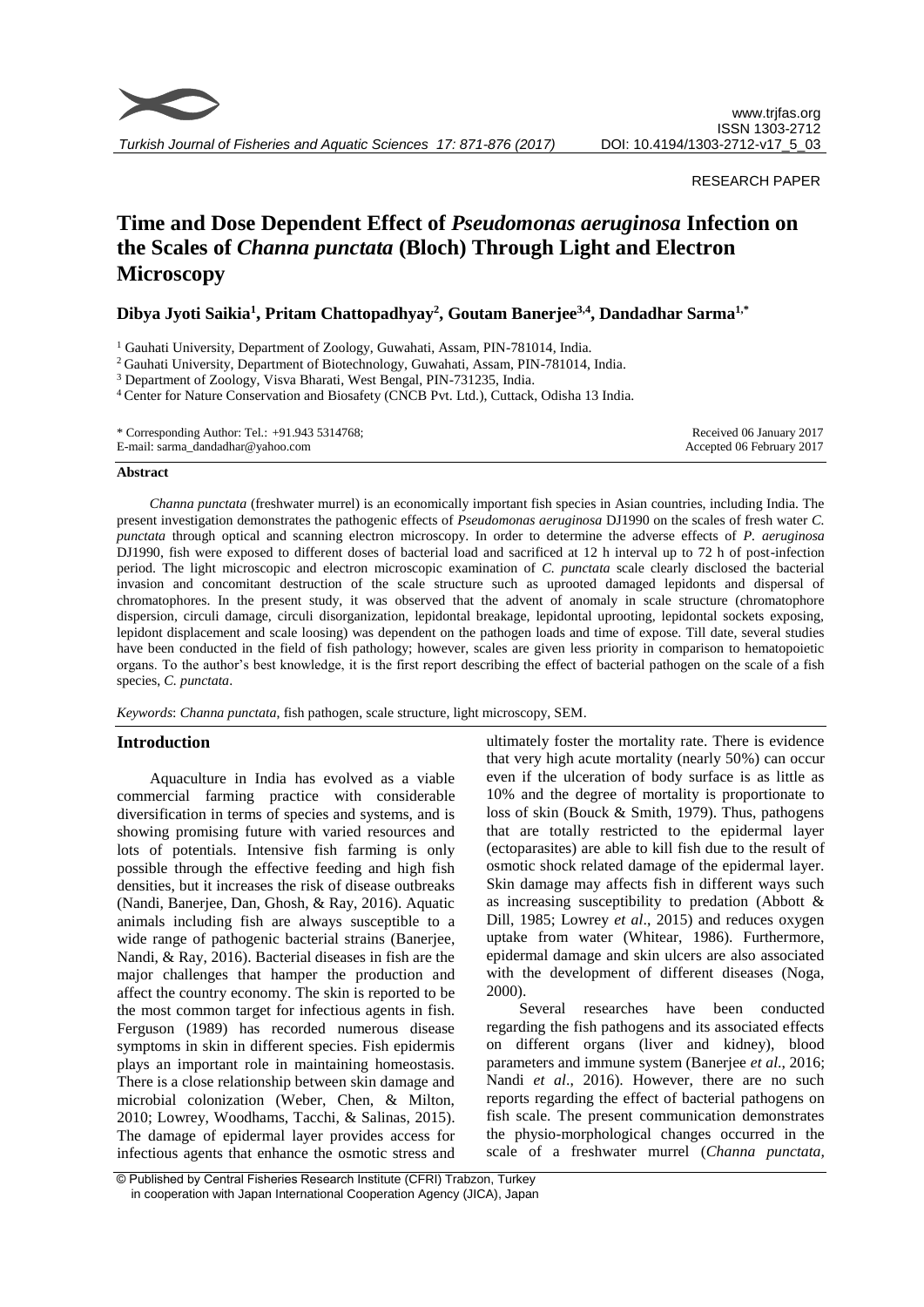Bloch) due to the pathogenic strain of *Pseudomonas aeruginosa*.

#### **Materials and Methods**

# **Experimental Fish**

Healthy (no external disease symptom) *C. punctata* were collected from local market and acclimatize for 1 week in glass aquaria (size: 0.6m×0.3m×0.3m) under controlled laboratory conditions with continuous aeration following standard methods (APHA, 2005) at Department of Zoology, Gauhati University, Guwahati. During the acclimatization period, the fish were fed with *Tubifex*. The average Standard length and weight of the fishes were  $15.67 \pm 0.29$  cm and  $22.5 \pm 1.5$  g, respectively. Water temperature was maintained at 29± 2 °C during the whole experimental period.

#### **Bacterial Culture and Maintenance**

The fish pathogenic strain *Pseudomonas aeruginosa* DJ1990 (Acc No. KX709967) was used in this study. The strain was maintained [Pseudomonas selective agar base (SRL, India) medium supplemented with glycerol (2% v/v) and aztreonum (30 µg)] at Department of Zoology, Gauhati University, India. The pathogenicity of the strain was confirmed by *in vitro* (hemolytic activity) and *in vivo* studies (fish mortality test).

#### **Artificial Infection Study**

The strain was cultured in BHI broth (HiMedia, India) and incubated at 28 °C for 24 h. Harvesting of bacterial cells were done by centrifugation at 5000 × *g* for 10 min and washed in physiological saline (PS; 0.85% NaCl), and finally pelleted down in sterile PBS solution. The experimental fish were injected intraperitoneally with 0.1 ml  $(1.5 \times 10^{4} - 10^{8} \text{ CFU ml}^{-1})$  of bacterial suspension. A control group was also maintained which was injected with 0.1 ml PBS. The behavioral patterns as well as clinical signs of the fish were examined carefully. The control and infected fishes were anesthetized through chloroform (analytical grade) exposure and the scales (from the caudal and tail region) were removed immediately and processed for microscopy.

#### **Behavior of the Fish**

To monitor the disease progression, the swimming behavior, feeding efficiency and relative percent survival (RPS) was measured in regular basis. Relative percent survival was calculated following the equation of Amend (1981)

 $RPS = 1$ - (percentage of control fish mortality / percentage of infected fish mortality)  $\times$  100 %

#### **Light Microscopy**

Five scales from each of the fish were removed from the second row with the help of fine forceps. The scales were rinsed thoroughly with 70% ethanol to remove any extraneous materials and kept in paper envelope. It was then observed under sterio zoom microscope (Leica S8APO).

#### **Scanning Electron Microscopy**

Scales were carefully removed from both the control and diseased fish were first fixed in 2.5% glutaraldehyde prepared in 0.1 M sodium cacodylate buffer (pH  $7.2$ ) for 3h at  $4^{\circ}$ C. Samples were then washed in 0.1 M sodium cacodylate buffer, postfixed in 1% buffered osmium tetroxide for 1 h. After this, samples were washed twice in sodium cacodylate buffer, followed by washing in distilled water 30 minutes. Dehydration was done in ascending gradation of acetone and dried up by tetramethylsilane (TMS) drying technique through the replacement of acetone by TMS at 4°C for 10 min (Banerjee, Dan, Nandi, Ghosh, & Ray, 2015). The conductive coating was done by gold palladium to the samples with a JFC-100 Ion sputter (JEOL, Japan). For viewing, the JSM-6360 scanning electron microscope was used with a working distance of 8 mm and secondary electron emission mode was used with an accelerating voltage of 20 kV.

#### **Measurements and Statistical Analysis**

The morphological and functional changes in the scale were classified as per the method of Kar and Dua (2012). The percentage of occurrence of each anomaly in 100 scales (adjacent to caudal fin) of each fish was calculated by dividing the number of fish with a given anomaly by the total number of examined fish. Differences in percentage of anomaly for each treatment group were tested to compare the proportions for significant differences in changes among the different feeding habits using a binomial ttest for independent samples. The non-parametric Kruskall–Wallis test for independent samples with P<0.005, followed by a multiple comparison of mean ranks for all groups was used to compare the bacterial dose dependent changes. All statistical tests were conducted using SPSS version 16.0 (SPSS Inc., Chicago).

# **Results and Discussion**

# **Behavior and Relative Percent Survival of the Examined Fish**

We have examined the fish species (both control and infected) upto 96 h. A gradual ceased movements and less feeding efficiency were observed in infected fish compared to the control groups. Furthermore, at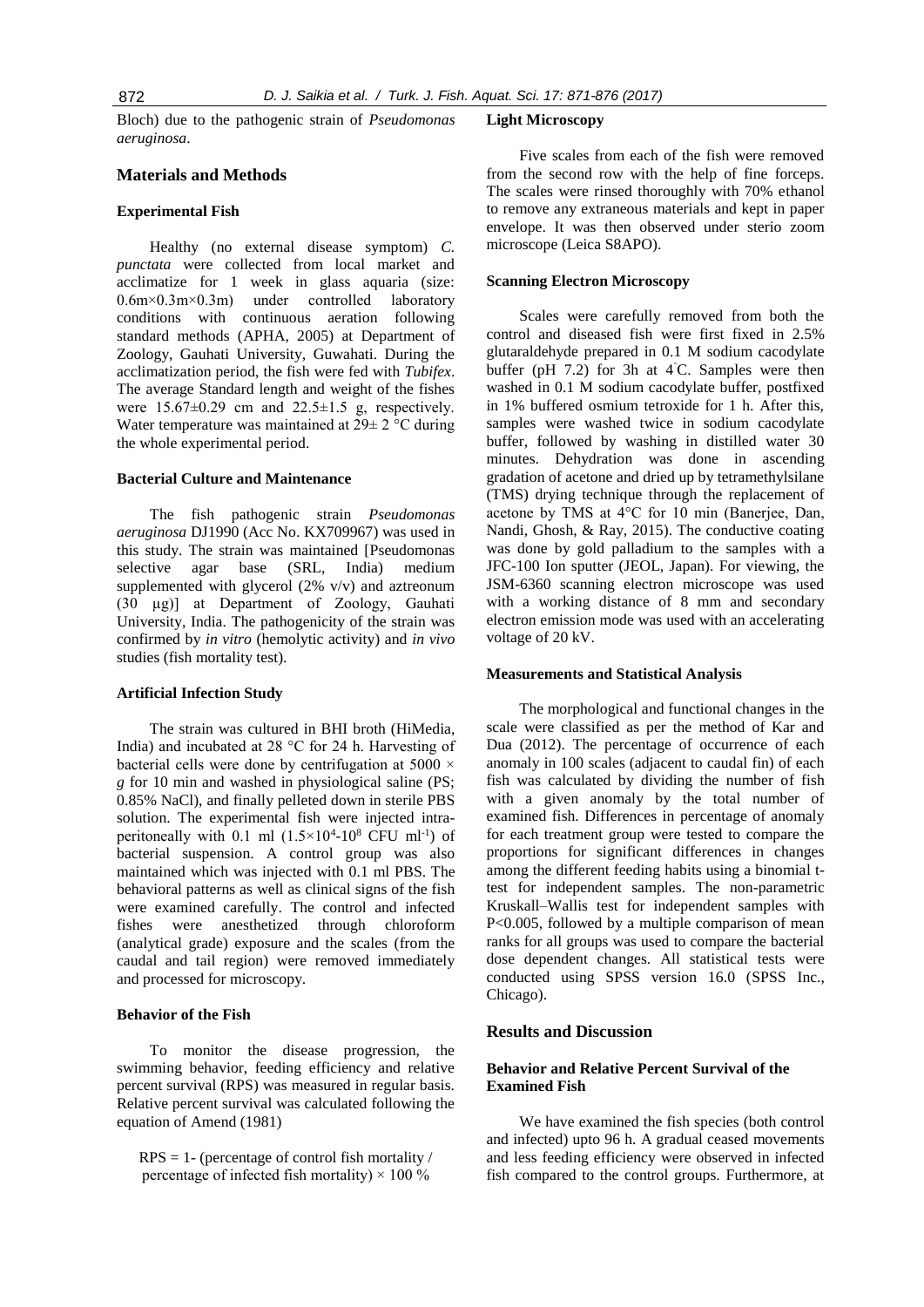the end of 96h, most of the infected fish were seen floating dorsal side down at the water surface. The RPS was measured at three concentrations  $(1.5 \times 10^4,$  $1.5 \times 10^6$  and  $1.5 \times 10^8$  CFU ml<sup>-1</sup>) of the pathogenic bacterium strain *P*. *aeruginosa* DJ1990, and the survival percentage was recorded to be 78.45%, 32.26% and 9.83%, respectively. Fishes are always surrounded by a wide range of bacteria. Monitoring of fish behavior is a very good technique which is commonly used in aquaculture sector to understand the fish health. Abnormal swimming, gasping at the surface of water, lethargic and low feeding efficiency are considered to be a maker to monitor disease condition or environmental stress in fish farming industries (Nandi *et al*., 2016).

# **Effect on Scale Structure Revealed Through Light Microscope**

The scales from the control fish are cycloid, consisting of an anterior or rostral field where a number of radii are present, while the lateral fields and the posterior or caudal fins or lunula is not covered by adjacent scales. Circuli are present at the anterior and lateral regions of the scale (Figure 1a). On the anterior side, the circuli are birfurcate, while the lateral side contains cooperatively thicker and widely spaced circuli. In the rostral field, the continuity of circuli is interrupted by the radii (R) (Figure 1a) originating from the focus of the scale. Whereas, infected specimens  $(10^5 \text{ CFU/mL} \text{ for } 3^{\text{rd}})$ day p.i.) exhibited lepidontal damage, uprooting, exposed lepidontal sockets and damage disorganized circuli (Figure 1b). Structural changes in the scales observed were breakage of lepidonts from the basal region and at the anterior one third portions. Individual uprooting of lepidonts and empty lepidontal sockets were also found (Figure 1b). Fish are always susceptible to a wide range of pathogens that cause several types of diseases in skin, liver,

kidney, and other organs (Banerjee *et al*., 2016; Nandi *et al*., 2016). In a study [Khanna,](https://www.ncbi.nlm.nih.gov/pubmed/?term=Khanna%20DR%5BAuthor%5D&cauthor=true&cauthor_uid=17333475) [Sarkar, Gautam, and](https://www.ncbi.nlm.nih.gov/pubmed/?term=Sarkar%20P%5BAuthor%5D&cauthor=true&cauthor_uid=17333475)  [Bhutiani](https://www.ncbi.nlm.nih.gov/pubmed/?term=Bhutiani%20R%5BAuthor%5D&cauthor=true&cauthor_uid=17333475) (2007) have reported the relation between water pollution and scale morphology, that might be helpful in monitoring environmental pollution. In a similarly study, Dua and Gupta (2005) also have observed the toxic effects of mercury on fish scale and correlated the effect with the water pollution. In an investigation, Kar and Dua (2012) have stated the fish scale as a good indicator of water pollution, but till date no such report was published regarding the effect of pathogen on fish scale.

# **Effect on Scale Structure Revealed through Electron Microscope**

In control fishes, the continuity of the circuli is interrupted by the radii originating from the focus of the scale in the rostral field (Figure 2a). Denticles are also present in the older part of scale. In control fishes, sharply pointed lepidonts are developed well at the anterior part but disappeared as it progresses to the caudal part. Lepidonts are very sharp in appearance and are set in deep sockets, which has curve towards the interface (Figure 2c). Whereas, in the infected fish  $(10^5$  CFU ml<sup>-1</sup> for  $3^{\text{rd}}$  day p.i.), damaged circuli, lepidontal uprooting and lepidontal breakage were observed in the scales (Figure 2d). Individual displacements of the lepidont along with exposed lepidontal sockets were also found in the diseased fish (Figure 2e). Individual displacement of lepidonts and exposed lepidontal sockets were also observed in infected specimens (Figure 2f). There was no previous report found to demonstrate the effect of fish pathogens imparted upon the scale. Though few reports have been published in this topic, however, these are related to effect of heavy metal toxicity on fish scale (Rishi & Jain, 1998; Yoshitomi, Koyama, Iida, & Ikeda, 1998; Kaur & Dua, 2012).



**Figure 1.** Light microscope photomicrographs of scale of *C. punctata* showing: a lepidont (L) and intact circuli (Cr) in control and b uprooting of lepidont (UL), damaged (Crdam) and disorganized (Crdis) circuli in the infected fish.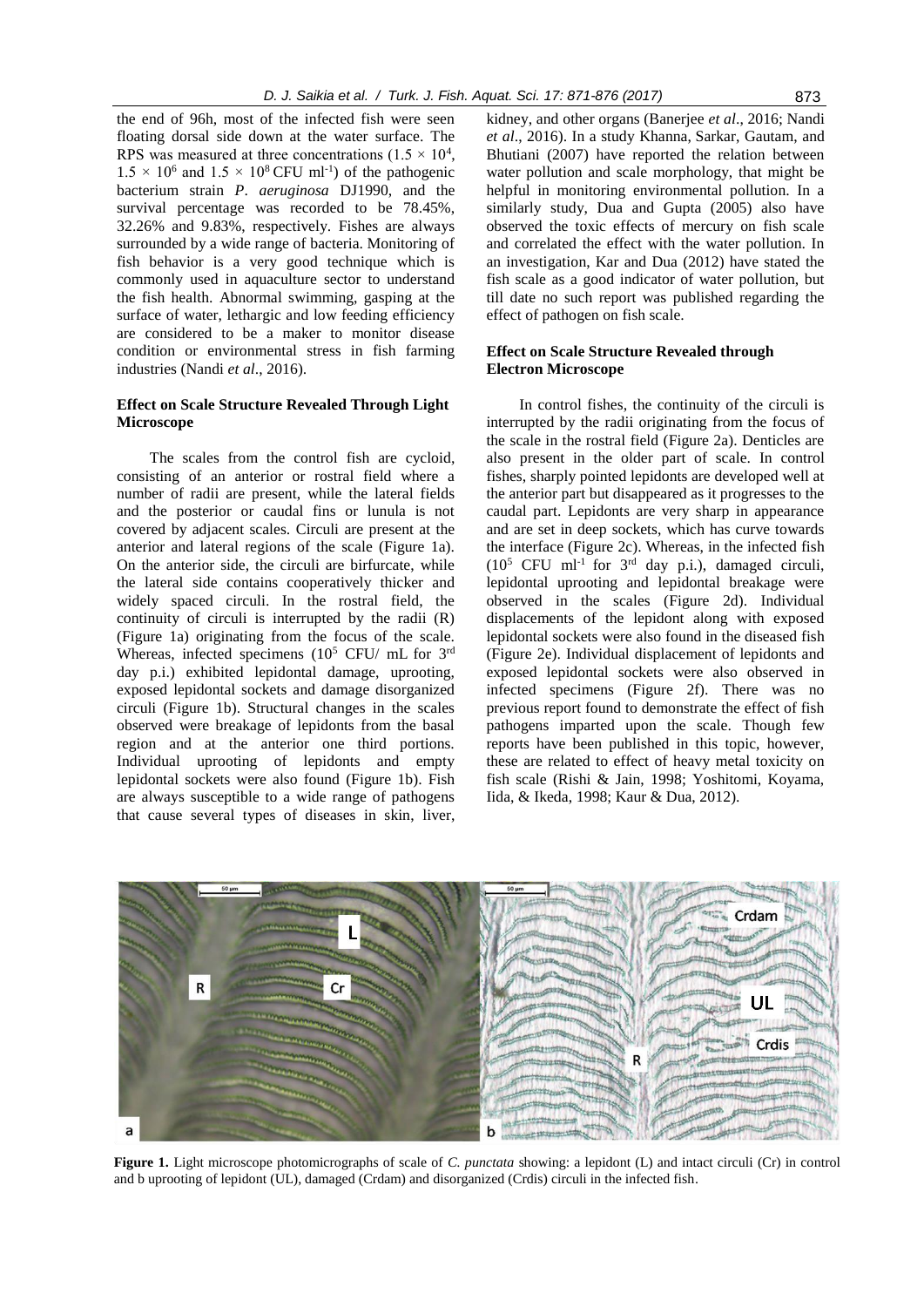

**Figure 2.** Electron micrograph of scale of *C. punctatus*(control) indicating the scale structure: a row of lepidont (RL), circuli (Cr) and ridges (R), b circuli (Cr), c lepidont (L), d intact lepidont base (Lbi); e-f Photomicrograph of infected *C. punctata* scales indicating the damaged scale structure: e circuli damage (Crdam), f circuli disorganization, g lepidontal breakage, h cracked lepidont base (Lbc) and bacteria.

# **Effect of Pathogen on Scale Chromatophore**

Scales collected from control specimens showed both dispersed and contracted chromatophores including black melanophores and yellow xanthophores (Figure 3a). However, dispersed or reticulated chromatophores were observed in scales collected from fish infected with *P. aeruginosa* DJ1990  $(10^4 \text{ CFU ml}^{-1})$  at  $3^{\text{rd}}$  day p.i. (Figure 3b). Chromatophores are pigment containing or light reflecting cell. In this direction Kaleta (2009) stated that Chromatophores protect the fish from ultraviolet radiation. Chaplen, Upson, McFadden, and Kolodziej (2002) concluded that the mode of chromatophore responses (hyper dispersion of pigment granules and partial aggregation) may vary for different classes of agents.

# **Frequency of Disease Occurrence in Respect to Doses**

Lepidontal damages were observed even at the lowest concentration of *P. aeruginosa* DJ1990 (10<sup>4</sup> CFU ml-1 ). With an increased dose of *P. aeruginosa* DJ1990  $(10^5$  CFU ml<sup>-1</sup>), uprooting of rows of lepidonts and sloughing of lepidonts from their original position were recorded (Table 1). Rows of lepidonts uprooted from their respective sockets and damaged disorganized circuli were observed at the highest concentration  $(10^6 \text{ CFU ml}^{-1})$  of the bacterial pathogen. Breakage and individual displacement of

lepidonts from their point of anchorage was recorded at the lowest dose of *P. aeruginosa* DJ1990 (10<sup>4</sup> CFU  $ml^{-1}$ ). At  $10^5$  CFU ml<sup>-1</sup> dilution, increased frequency of lepidontal uprooting was observed (Table 1). Loosening of scales was also observed in all test specimens in a dose dependent manner when exposed to pathogen for duration of 7 day  $(6<sup>th</sup>$  day p.i.), as represented in the Table 1. Phenomenon of dispersion of chromatophores was more pronounced in specimens exposed to higher dose of pathogen (Chaplen *et al*., 2002). Ohta (1974) also has reported the super dispersion phenomenon in melanophores subjected to cytochaiasin B.

# **Frequency of Disease Occurrence in Respect to Time**

Lepidontal uprooting, lepidontal breakage, and damaged circuli were observed in specimens subjected for a period of 3 days  $(2<sup>nd</sup>$  day p.i.). The frequency of breakage and uprooting of lepidonts and damage to the circuli was far prominent, when the exposure period was increased from 1 to 6 days (Table 2). Furthermore, the extreme and pronounced damage was recorded with an increase in exposure duration to  $6<sup>th</sup>$  day p.i. Phenomenon of dispersion of chromatophores was more pronounced at  $5<sup>th</sup>$  day p.i. (Table 2). Thereafter, the pigment granules in the centrospheres were markedly reduced. Kar and Dua (2012) have noted extremely active Brownian movement of pigment granules toward the branch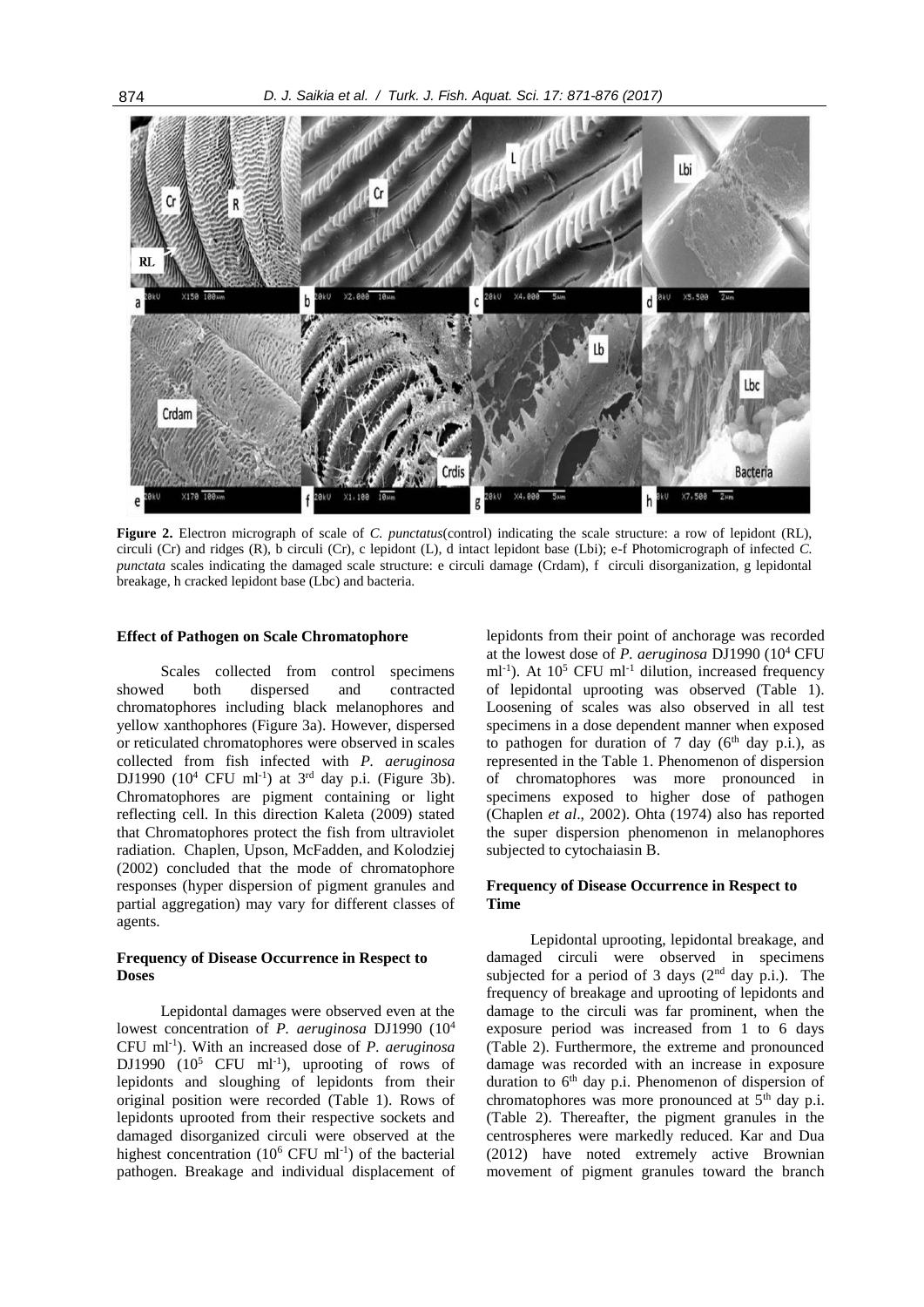

**Figure 3.** Light microscope photomicrographs of scale indicating pigment. a Reticulated and punctuated chromatophores along with yellow xanthophores in control fish (×40); b dispersed chromatophores in infected fish.

**Table 1.** Frequency of occurrence (in bold) of changes in scales in the three different dosage of *P. aeruginosa* DJ1990 at 6th day p.i. Number of fish with changes (number of examined fish)

| Changes/dosage             | $10^4$ CFU ml <sup>-1</sup> |                       |        | $10^5$ CFU ml <sup>-1</sup> | $10^6$ CFU ml <sup>-1</sup> |                       |  |
|----------------------------|-----------------------------|-----------------------|--------|-----------------------------|-----------------------------|-----------------------|--|
| Chromatophore disperson    | 5(10)                       | $50.0\%$ °            | 8 (10) | $80.0\%$ <sup>a</sup>       | 10(10)                      | 100.0%                |  |
| Circuli damage             | 6(10)                       | $60.0\%$              | 7(10)  | $70.0\%$ <sup>a</sup>       | 8 (10)                      | $80.0\%$ <sup>a</sup> |  |
| Circuli disorganization    | 6(10)                       | $60.0\%$ <sup>a</sup> | 8(10)  | $80.0\%$ <sup>b</sup>       | 9(10)                       | 90.0%                 |  |
| Lepidontal breakage        | 7(10)                       | $70.0\%$ b            | 8(10)  | 80.0%                       | 9(10)                       | $90.0\%$ <sup>a</sup> |  |
| Lepidontal uprooting       | 7(10)                       | 70.0%                 | 7(10)  | 70.0%                       | 9(10)                       | 90.0%                 |  |
| Lepidontal socket exposing | 6(10)                       | $60.0\%$ <sup>a</sup> | 8 (10) | $80.0\%$ <sup>b</sup>       | 9(10)                       | 90.0%                 |  |
| Lepidont displacement      | 6(10)                       | $60.0\%$ b            | 7(10)  | 70.0%                       | 8 (10)                      | 80.0% b               |  |
| Scale loosing              | 4(10)                       | $40.0\%$ <sup>d</sup> | 6(10)  | $60.0\%$ <sup>a</sup>       | 7 (10)                      | $70.0\%$ <sup>a</sup> |  |

Superscripts letters indicate differences highly significant according to t-test for difference of proportion.

**Table 2.** Frequency of occurrence (in bold) of changes in scale in the six different time point of post infection using sublethal dosage of *P. aeruginosa* DJ1990 (10<sup>5</sup> CFU ml<sup>-1</sup>)

| Changes                    | $1st$ day p.i. |           | $2nd$ day p.i. |            | $3rd$ day p.i. |            | $4th$ day p.i. |            | $5th$ day p.i. |                       | $6th$ day p.i. |                       |
|----------------------------|----------------|-----------|----------------|------------|----------------|------------|----------------|------------|----------------|-----------------------|----------------|-----------------------|
| Chromatophore disperson    | 3(10)          | $30.0\%$  | 4(10)          | 40.0%      | 4(10)          | 40.0%      | 5(10)          | $50.0\%$ b | 8(10)          | 80.0%<br>a            | 7(10)          | 70.0%                 |
| Circuli damage             | 2(10)          | 20.0%     | 3(10)          | $30.0\%$   | 3(10)          | $30.0\%$   | 5(10)          | 50.0%      | 6(10)          | 60.0%                 | 9(10)          | $90.0\%$ <sup>a</sup> |
| Circuli disorganization    | 1(10)          | 10.0%     | 3(10)          | 30.0%      | 3(10)          | 30.0%      | 4(10)          | 40.0%      | 7(10)          | 70.0%                 | 8(10)          | 80.0%                 |
| Lepidontal breakage        | 2(10)          | 20.0%     | 4(10)          | 40.0%      | 5(10)          | 50.0%      | 6(10)          | 60.0%      | 6(10)          | 60.0%                 | 8(10)          | 80.0%                 |
| Lepidontal uprooting       | 0(10)          | $0.0\%$ c | 3(10)          | $30.0\%$ b | 5(10)          | 50.0%      | 5(10)          | 50.0%      | 7(10)          | $70.0\%$ <sup>a</sup> | 7(10)          | 70.0%                 |
| Lepidontal socket exposing | 0(10)          | 0.0%      | 0(10)          | 0.0%       | 2(10)          | 20.0%      | 4(10)          | 40.0%      | 6(10)          | 60.0%                 | 8(10)          | 80.0%                 |
| Lepidont displacement      | 0(10)          | $0.0\%$ c | 0(10)          | $0.0\%$ c  | 2(10)          | $20.0\%$   | 3(10)          | 30.0%      | 4(10)          | 40.0%<br>b            | 7(10)          | $70.0\%$ <sup>a</sup> |
| Scale loosing              | 0(10)          | $0.0\%$ c | 0(10)          | $0.0\%$ c  | 1(10)          | $10.0\%$ b | 2(10)          | 20.0%      | 3(10)          | 30.0%                 | 3(10)          | 30.0%                 |

Superscripts letters indicate differences highly significant according to t-test for difference of proportion.

extremities of the chromatophores with the long term exposure of polluted water.

# **Conclusion**

In the present investigation, we have demonstrated the effects (dose dependent and time depended) of bacterial pathogen *P*. *aeruginosa* on the scale of *C. punctata*. Scales function as a physical barrier which protects the fish, and thus, damage of scale increases the susceptibility to infection. It also causes excessive uptake of water by freshwater fish or loss of water from marine species (osmotic stress). The observed alterations in architectural pattern of the scales (uprooted and damaged lepidonts, and the dispersal of chromatophores) strongly suggest that fish scales are also an indicator of pathogenic invasion or biological stress. To the author's knowledge, it is the first report describing the effect of fish pathogen on the scale.